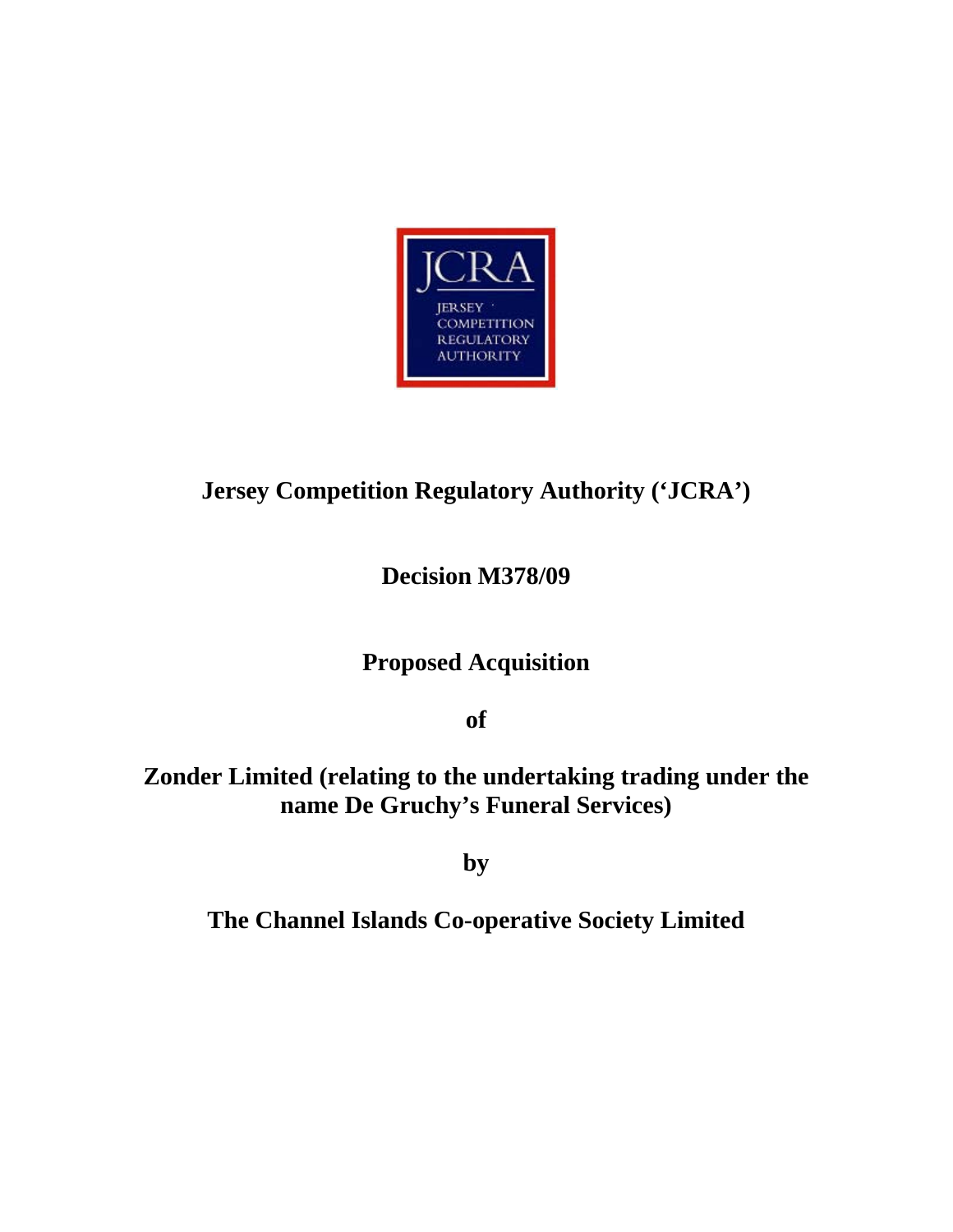#### **The Notified Transaction**

- 1. On 25 March 2009, the JCRA received an application (the '**Application**') for approval under Articles 20 and 21 of the Competition (Jersey) Law 2005 (the '**Law**') concerning the proposed acquisition by The Channel Islands Co-operative Society Limited ("**Co-op**") of the business and assets of the undertaking trading under the name De Gruchy's Funeral Services which is carried on by Zonder Limited ("**Zonder**").
- 2. The JCRA registered a notice of its receipt of the Application in the Jersey Gazette and on its website on 26 March 2009 inviting comments on the proposed acquisition by 10 April 2009. During this period the JCRA received one written submission concerning the proposed acquisition (the '**Complaint**'). The Complaint is discussed in more detail in Paragraphs 16-17, below.
- 3. In addition to public consultation, the JCRA conducted its own market enquiries concerning the proposed acquisition.

#### **The Parties**

*(a) Co-op* 

4. The Co-op is a Jersey registered private company. According to the Application, the Co-op's principal interests are in the food, fuel, durable goods, sportswear and travel retail industries. In food retailing, which forms a majority of its business, it has: (i) two Grand Marchés (medium to large size supermarkets), (ii) seven Locales (small 'neighbourhood' supermarkets) and (iii) one En Route (a petrol filling station and associated convenience store). In addition, the Co-op has one Homemaker store selling durable goods, one Total Sport Store selling general sporting goods and apparel, one Travelmaker Store which is a travel business with an associated foreign exchange bureau and a twenty-five percent (25%) shareholding in Jersey Pharmaceutical Services Limited (a group of dispensing pharmacies). The Co-op also receives a small income from properties not used in trade. Whilst the Co-op also has a presence in Guernsey, it is not active in any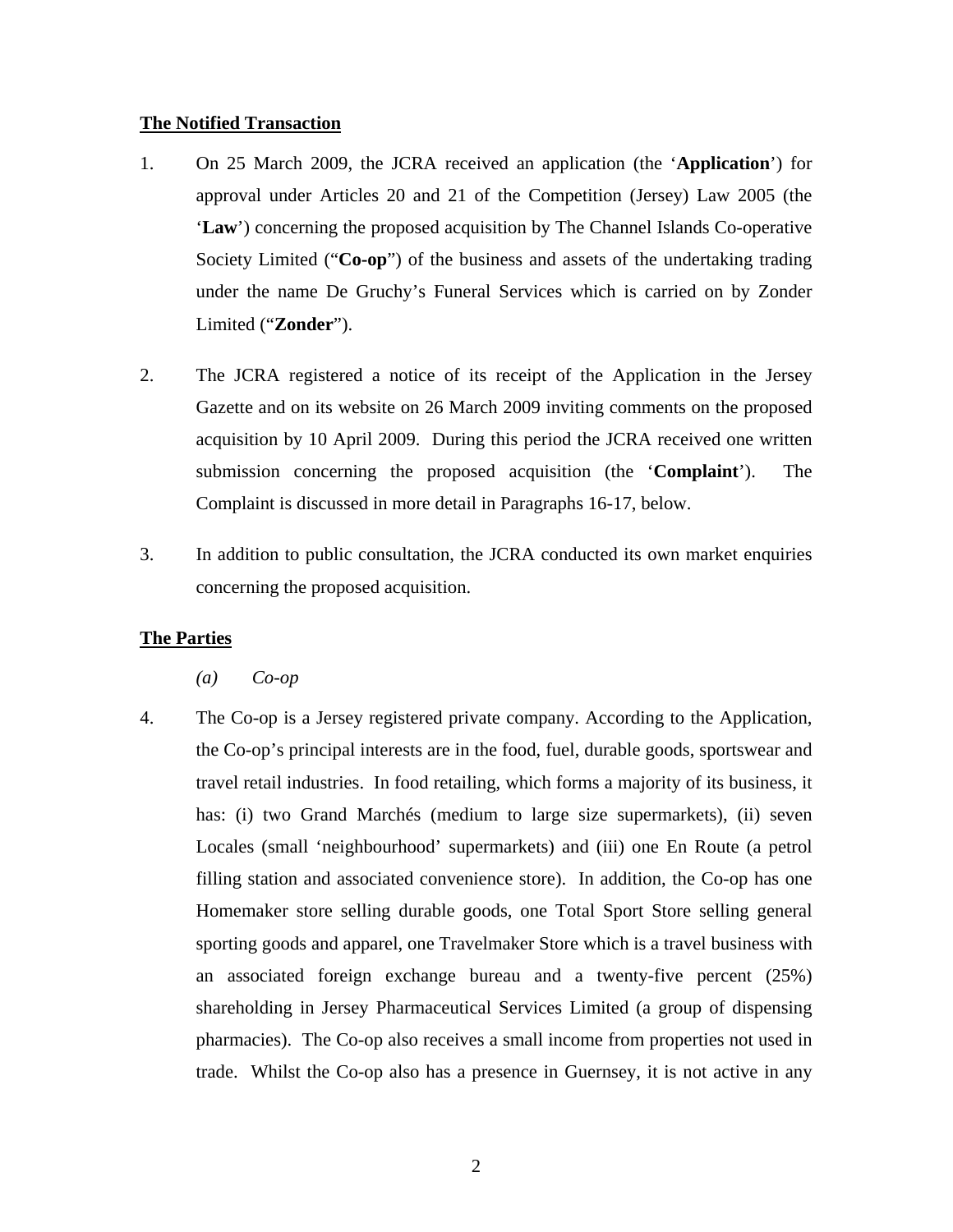further areas of industry. The Co-op currently does not provide funeral services in Jersey.

- *(b) Zonder t/a De Gruchy's Funeral Services*
- 5. Zonder is a Jersey registered company, owned by [REDACTED]. According to the Application, Zonder, trading as De Gruchy Funeral Services, provides funeral services in Jersey. Zonder also undertakes other activities, although these activities are not subject to the proposed acquisition.

### **The Requirement for JCRA Approval**

- 6. According to Article 20(1) of the Law, a person must not execute certain mergers or acquisitions except and in accordance with the approval of the JCRA. According to Article 2(1)(b) of the Law, a merger or acquisition occurs for the purpose of the Law if a person who controls an undertaking acquires direct or indirect control of the whole or part of another.
- 7. Pursuant to the proposed acquisition, the Co-op would acquire control of Zonder's funeral services business and the transaction therefore falls within Article 2(1)(b). The parties applied for JCRA approval under Article 1(4) of the Competition (Mergers and Acquisitions) (Jersey) Order 2005 (the '**Order**'), on the basis that the Co-op has an existing share of supply of more than 40% in food retailing in Jersey. On the basis of these facts, pursuant to the Order, the JCRA's approval is required under Article 20(1) of the Law before the proposed acquisition is executed.

### **Assessment**

 $\overline{a}$ 

8. Under Article 22(4) of the Law, the JCRA must determine if the proposed acquisition would substantially lessen competition in Jersey or any part thereof, pursuant to the procedures set forth in the JCRA Merger Guideline.<sup>1</sup>

<sup>&</sup>lt;sup>1</sup> JCRA Guideline, *Mergers and Acquisitions* sections 5 and 6.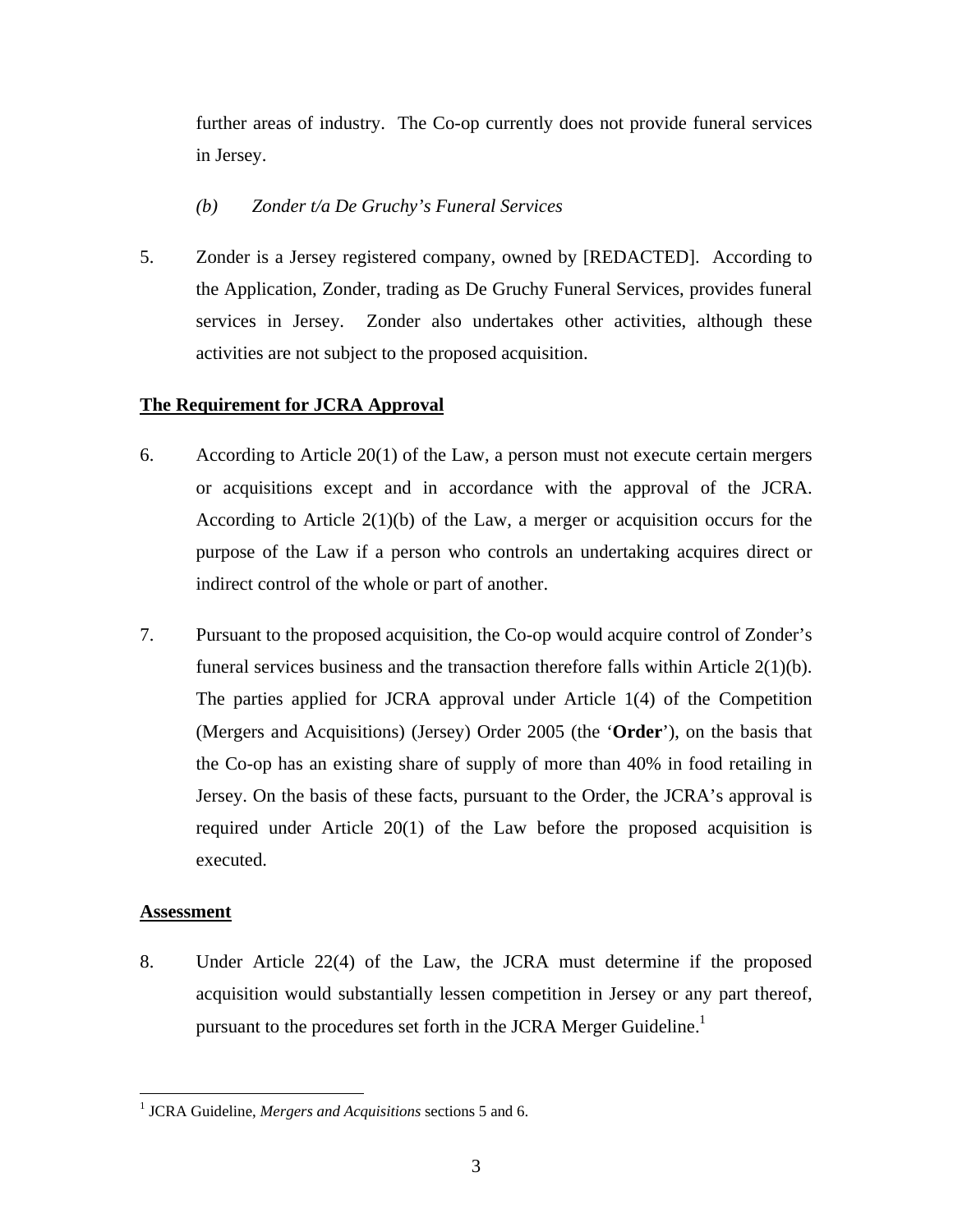#### **Defining the Affected Relevant Market(s)**

- 9. The JCRA's analysis of the proposed acquisition starts with defining the relevant product and geographic markets. 'A relevant product market comprises all those products and/or services which are regarded as interchangeable or substitutable by the consumer, by reason of the products' characteristics, their prices and their intended use. $2^2$
- 10. It is clear from the Application that the parties consider the relevant product market to be the provision of funeral services. The provision of funeral services includes: making official arrangements for burials and cremations; assisting with the service or ceremony; providing associated products such as coffins, caskets and monumental masonry; providing appropriate transport (for example, a hearse or limousines) and offering a range of stationery such as service sheets and attendance books.
- 11. The definition of the relevant product market proposed by the parties appears consistent with precedent from the UK Office of Fair Trading ('OFT'), which has defined a relevant product market as 'the supply of funeral undertaking services.'<sup>3</sup> Therefore, the JCRA will, for the purpose of this Decision, assume that the relevant product market is the provision of funeral undertaking services.
- 12. The geographical market is the area over which substitution takes place. It comprises the area in which the parties concerned are involved in the supply and demand of the products or services, in which the conditions are sufficiently homogeneous and which can be distinguished from neighbouring areas because the conditions of competition are appreciably different in those areas.<sup>4</sup>

 $\overline{a}$ 

<sup>2</sup> *European Commission Notice on the definition of the relevant product market for the purposes of* 

*Community competition law, O.J. C 372 at 2 (9 Dec. 1997).*<br><sup>3</sup> *See, e.g., OFT Decision No. ME/2325/06, Anticipated acquisition by Cooperative Group Limited of Mcintosh Funeral Directors (20 Apr. 2006).* 

<sup>&</sup>lt;sup>4</sup> See European Commission Notice on the definition of the relevant product market for the purposes of *Community competition law*, O.J. C 372 at 2 (9 Dec. 1997).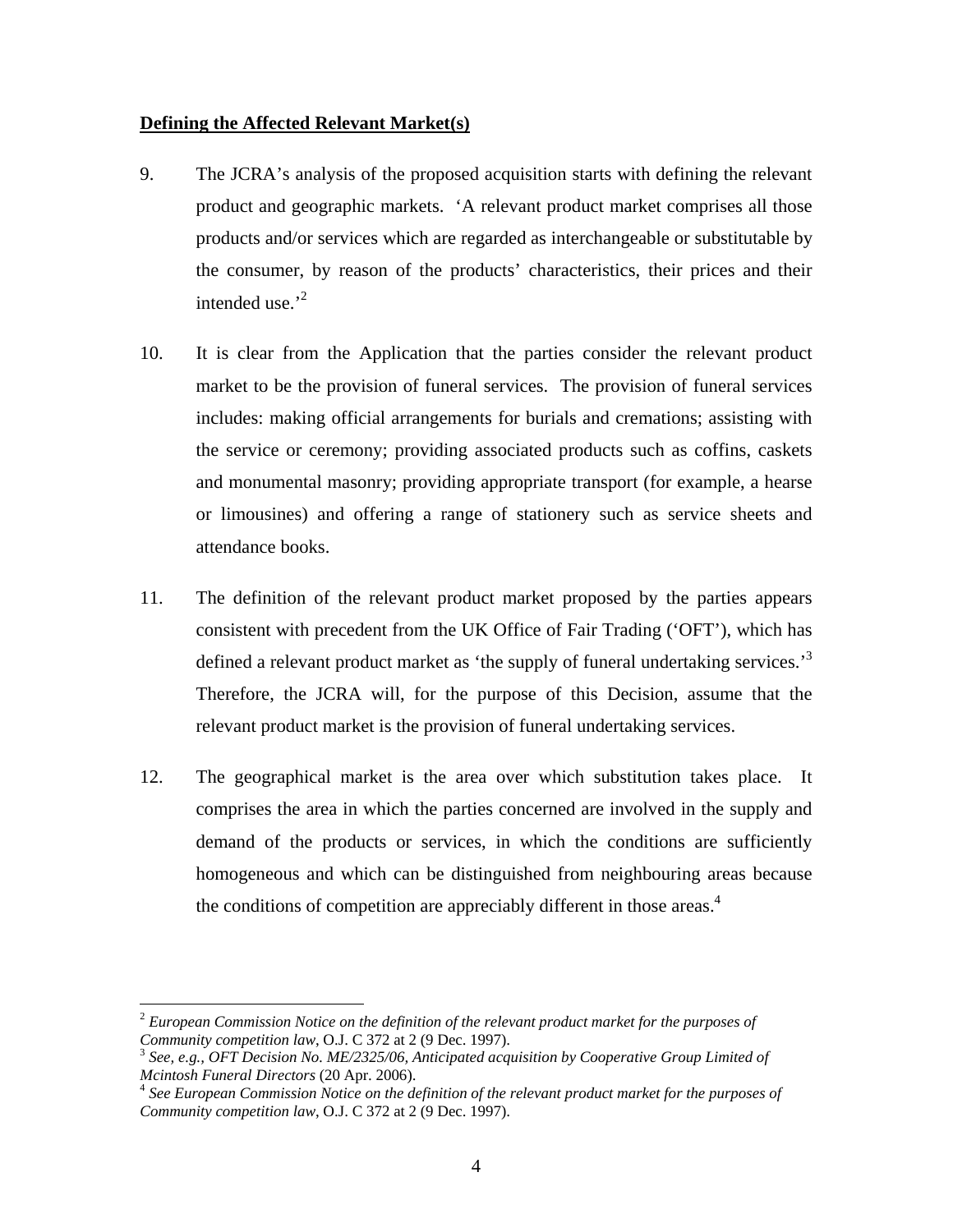13. Zonder has stated that it supplies its services to the whole of Jersey. This again would appear consistent with the OFT's experience in the UK, which has found that competition for the provision of funeral undertaking services happens on a local level, with a radius of operation of between five and ten miles.<sup>5</sup> The JCRA will therefore assume, for the purpose of this Decision, that the relevant geographical market is limited to the whole of Jersey.

#### **Effect on Competition**

<u>.</u>

- 14. According to the Application, prior to the proposed acquisition there are three suppliers of funeral undertaking services in Jersey: Zonder, H W Maillard & Son Limited ('Maillards') and Pitcher & Le Quesne Limited ('Pitcher'). The JCRA understands that Zonder, Maillards, and Pitcher each currently have a share of supply of approximately one-third of the provision of funeral undertaking services in Jersey. The Application states that there are approximately 650 to 700 deaths annually in Jersey. The total annual turnover of the funeral undertaking services in Jersey is estimated to be approximately £2,330,000.
- 15. Because the Co-op currently does not supply funeral undertaking services in Jersey, the result of the proposed acquisition, in the horizontal sense, will be neutral: Co-op will simply replace Zonder as a provider of funeral undertaking services, with no loss of suppliers or aggregation in the share of supply. Consistent with prior merger decisions in Jersey, the JCRA thus has no grounds to find a substantial lessening of competition, on a horizontal level, resulting from the proposed acquisition.<sup>6</sup> Neither, as discussed below in the context of the Complaint, does the proposed acquisition appear to raise appreciable vertical or conglomerate effects that warrant concern under Article 22(4) of the Law.
- 16. Therefore, the JCRA's analysis does not suggest that the proposed acquisition would result in a substantial lessening of competition in Jersey or any part thereof.

<sup>5</sup> *See, e.g., OFT Decision No. ME/2325/06, Anticipated acquisition by Cooperative Group Limited of* 

<sup>&</sup>lt;sup>6</sup> See, e.g., JCRA Decision 171/08, Proposed Acquisition of E.C. Le Feuvre Agricultural Machinery Limited *by Jersey Royal (potato marketing) Limited* ¶ 16 (16 Sept. 2008).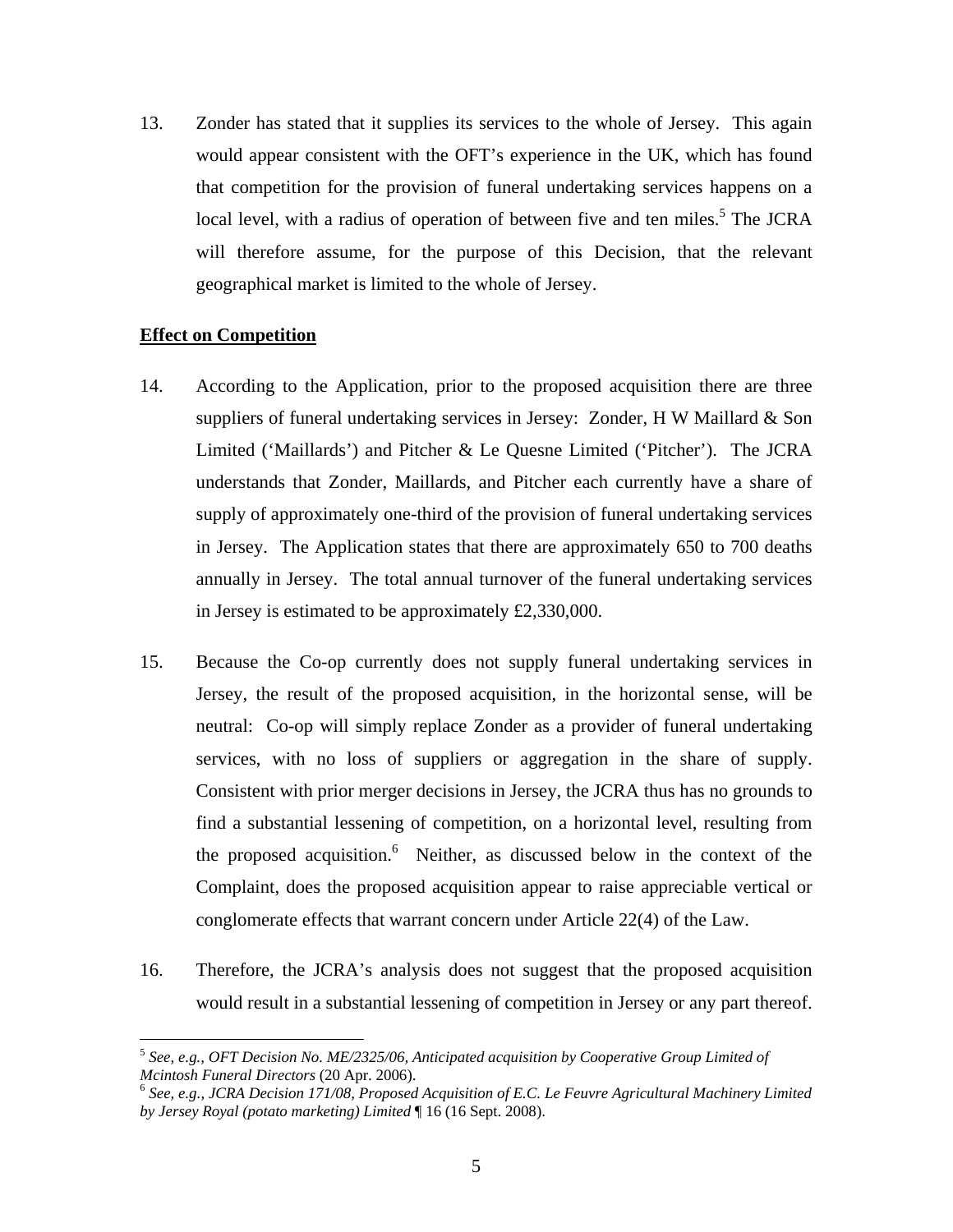This assessment is not changed by the contents of the Complaint. The Complaint alleges, in summary, the following:

- a. Firstly, the Co-operative Funeralcare is a large operation in the United Kingdom with the ability to advertise extensively, potentially reaching the Jersey market. It is submitted that competition in Jersey would be adversely affected by the proposed acquisition, whereby Co-operative Funeralcare would achieve an unfair advantage in the Jersey market through advertisement in a wholly different market, with which Jersey competitors are absolutely unconnected.
- b. Secondly, during a radio broadcast, the Retail Controller of the Co-op misrepresented the agreement as a merger and not an acquisition.
- c. Lastly, the Co-op's dividend policy, conferring benefit to members of the Co-op, would constitute a loyalty or fidelity rebate, as ruled as an abuse of dominance under competition law as defined in the European Union.<sup>7</sup> The inability of competitors to offer a comparable benefit would adversely affect competition.
- 17. The JCRA considered these allegations but concludes that none provide a basis for the JCRA to refuse to approve the proposed acquisition under Article 22 of the Law:
	- a. Firstly, the Co-operative Funeralcare is a completely different legal entity to the Co-op. The Co-op is locally owned and controlled and does not have a presence in the United Kingdom. Furthermore, we see no reason why competing entities could not competitively advertise in the local media (which may be more targeted to local audiences) or, should they conclude it is in their business interests, through other channels.

1

 $<sup>7</sup>$  Article 60 of the Law requires that, so far as possible, matters arising under competition law in Jersey are</sup> treated in a manner that is consistent with the treatment of corresponding questions arising under competition law in the European Union.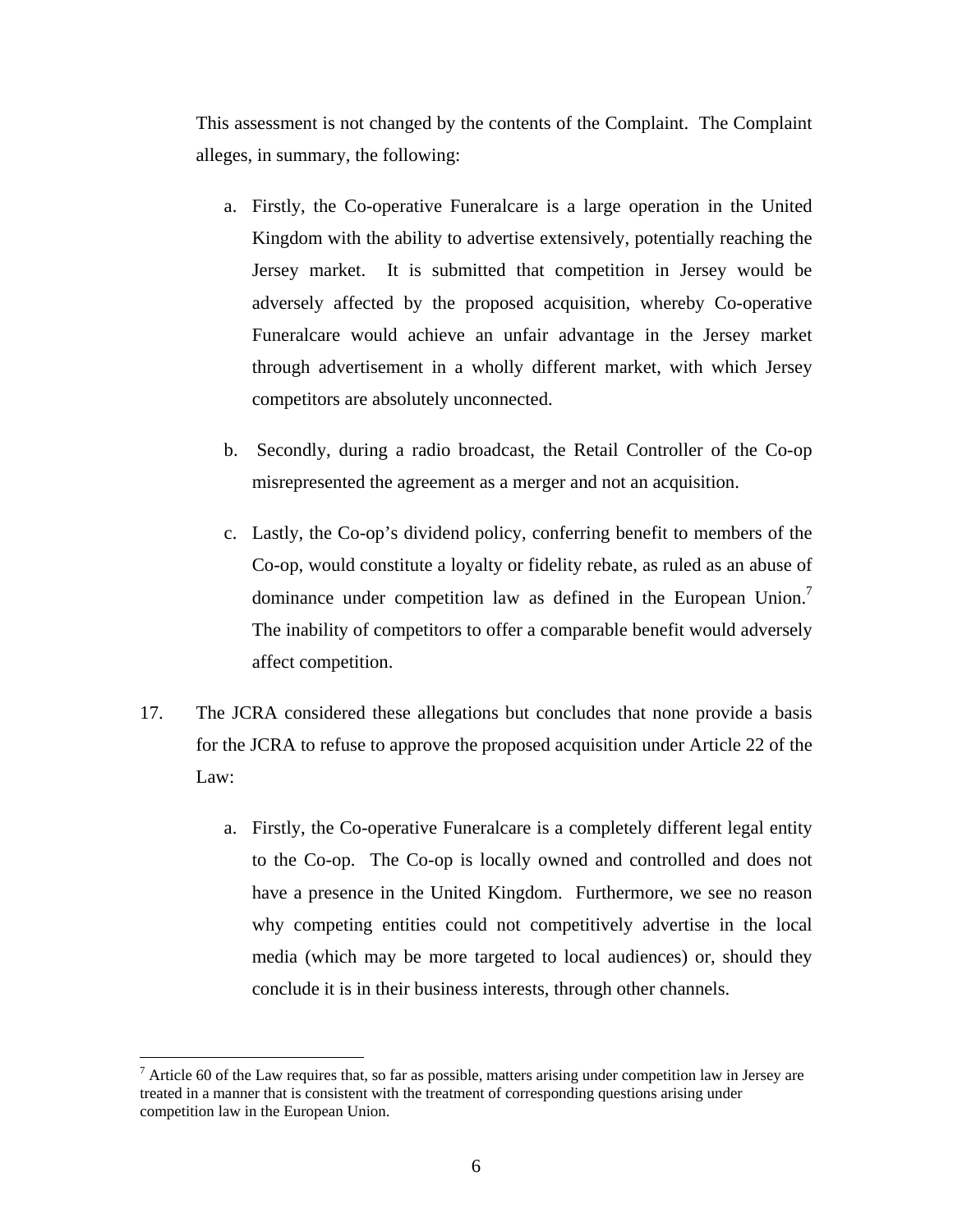- b. As regards the alleged misrepresentation, the JCRA observes that the Law itself uses the words 'merger' and 'acquisition' interchangeably. In any event, Article 22 of the Law only provides two grounds under which the JCRA may refuse to approve a proposed merger or acquisition: (1) if it would substantially lessen competition in Jersey or any part thereof, or (2) if the party requesting approval refuses to provide documents or other information requested by the JCRA. The alleged misrepresentation is not germane to either of these grounds.<sup>8</sup>
- c. As regards the dividend policy, the JCRA observes that if the Co-op decides to extend this programme to the provision of funeral undertaking services, this would appear to be a potential increase in competition in this market. That is, it would be a new competitive factor, potentially providing benefits to consumers, to which the other competitors would have to react. The JCRA also observes that, based on the respective shares of supply mentioned above in Paragraph 14, the proposed acquisition would not place the Co-op in a dominant position in the provision of funeral undertaking services in Jersey, as dominance is defined in the JCRA's Guideline on Abuse of Dominance and relevant EC precedents.<sup>9</sup> The EC abuse of dominance precedents raised in the Complaint thus appear to be inapposite.
- 18. Therefore, based on its competitive assessment, the JCRA concludes the proposed acquisition will not result in a substantial lessening of competition in Jersey or any part thereof.

 $\overline{a}$ 

<sup>&</sup>lt;sup>8</sup> In any event, the JCRA's public notice concerning this matter, published on 26 March, clearly states that it is a notice for an application for approval of an 'acquisition'.

<sup>9</sup> *See* JCRA Guideline, *Abuse of a Dominant Position* at p. 5-8 (citing relevant cases).